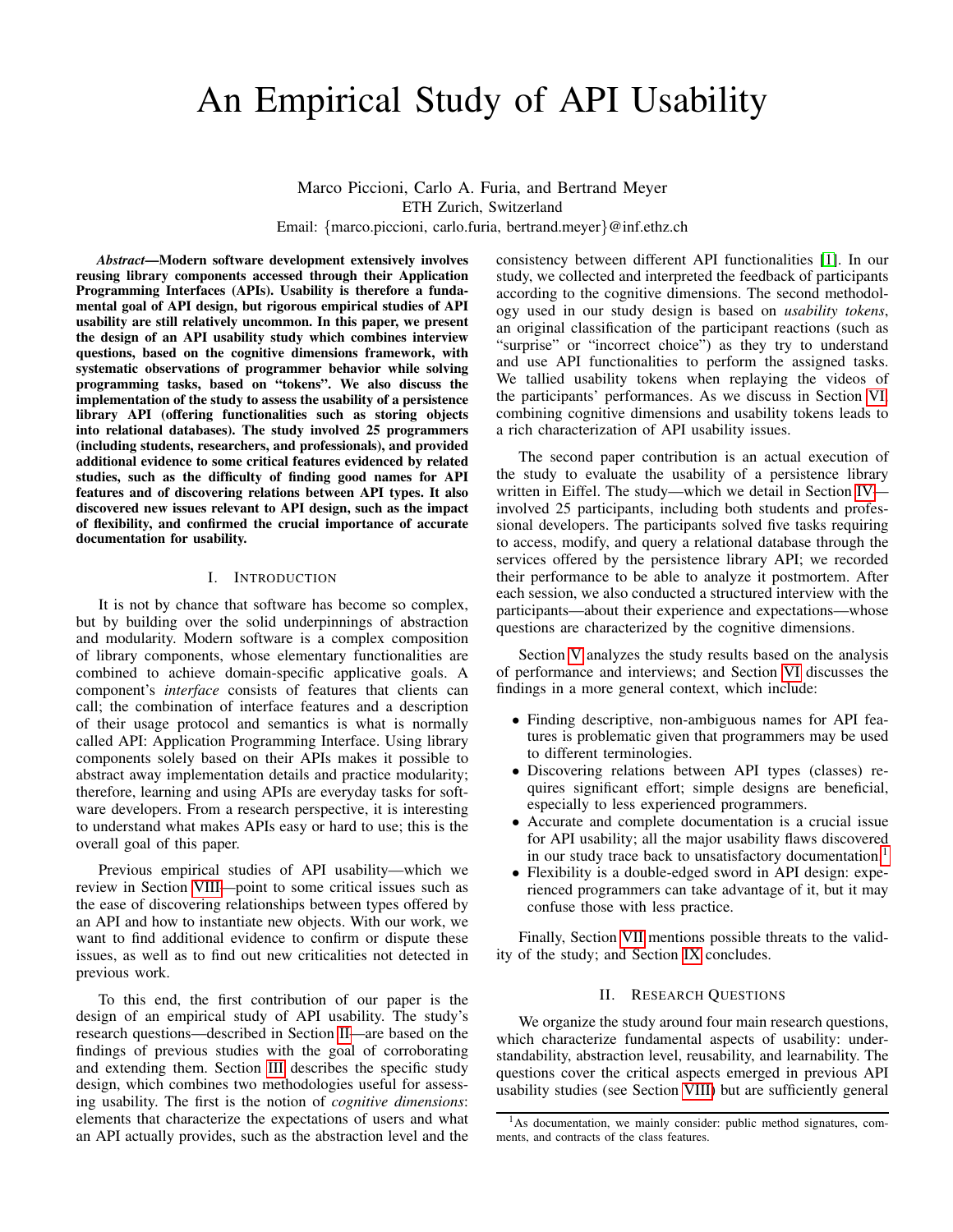to make room for new findings and specific aspects emerged in our study (see Sections [V](#page-3-0) and [VI\)](#page-6-0).

- <span id="page-1-1"></span>RQ1 What is the effort required to understand the semantics of API features based on their names and documentation?
- <span id="page-1-2"></span>RQ2 Does the API's abstraction level cater to usability?
- <span id="page-1-3"></span>RQ3 Does the API's design facilitate reuse and conciseness in client code?
- <span id="page-1-4"></span>RQ4 Can API usage be learned easily and incrementally?

[RQ1](#page-1-1) addresses the fundamental problems tackled by programmers using the services offered by an API: what they have to do to understand what each feature of the API represents and how it should be invoked. This question also encompasses specific issues such as whether the API feature names are descriptive, whether the relationships between API elements are clear and unambiguous, and how to access the features through object creation, method call, or other means.

[RQ2](#page-1-2) evaluates whether the level of abstraction is good for usability. On the one hand, it should guarantee that programmers can proficiently use the API without knowing (or assuming) implementation details. On the other hand, the abstractions should match the conventions and practices of programmers, without being elegantly abstract at the expense of understandability and other practical concerns. Summarizing with a slogan, this research question asks whether the API "makes simple things simple, and complex things possible" [\[2\]](#page-9-1).

[RQ3](#page-1-3) determines to what extent the client code that can be written using the API is concise, terse, maintainable, and extensible. Concretely, this question addresses problems such as: if we have an application using some API features and slightly vary or generalize its requirements, how hard is it to adapt the application to meet the extended requirements?

[RQ4](#page-1-4) targets the API learning process to see if it can be incremental (that is, gradual and not requiring disproportionate efforts) and whether performing a certain programming task using the API has a positive impact on performing other, related but different, tasks. This question is related to [RQ1](#page-1-1) and [RQ3](#page-1-3) but emphasizes the learning process rather than its practical outcomes.

#### III. STUDY DESIGN

<span id="page-1-0"></span>Usability is a multifaceted feature which is hard to assess reliably because it involves somewhat subjective aspects such the specific habits and styles of individual programmers. To address such problems, the cognitive dimensions framework [\[1\]](#page-9-0) suggests to evaluate usability operationally based on comparisons. First, we outline a number of aspects that are sufficient to characterize the multiple facets of usability in our specific domain. Then, we base the assessment on the *comparison*, for each aspect, between the expectations of users and what the system actually provides. For example, regarding incremental learnability in APIs, users may expect to be able to execute incomplete code to obtain feedback on API behavior, whereas the API might require specific complete call sequences before the code is executable without errors; this would signal an imperfection in the API's usability.

Our empirical study follows the guidelines of the cognitive dimensions framework, and more specifically Clarke's dimensions of API usability [\[3\]](#page-9-2). It is based on the execution of programming tasks that require the participants to write client code combining API features to achieve certain functionalities; the comparison between expectations and reality is based on the participants' performance on the programming tasks. With the goal of having a multidimensional assessment, which helps reduce the impact of subjective perceptions, we collect data about the discrepancies between user expectations and actual system features from two different sources, as described hereafter.

After completing the tasks, we conducted a structured interview with the participants involving a fixed list of questions about their experience and expectations. This explicit feedback provided by programmers through the interview highlights their perceived usability, the difficulties they experienced, and the features that explicitly appreciated. Section [III-A](#page-1-5) describes the interview questions in some detail and discusses how they articulate the research questions of Section [II.](#page-0-0)

Independent of the interview data, we also collected feedback given implicitly by the participants during their performance. To this end, we asked them to follow the thinkingaloud protocol and recorded the video and audio of their performances. The thinking-aloud protocol is based on Ericsson and Simon's seminal work [\[4\]](#page-9-3) and consists in having the participants declare in speech their mental process as it develops, including the doubts and questions they have, the solution strategies they consider, and the reasons that justify their decisions. This protocol is widely used in usability testing [\[5\]](#page-9-4), because it makes the external observer aware of the cognitive processes leading to a certain performance. In our study, we perused postmortem the recordings of the performances searching for episodes revealing the expectations of programmers and how they compared to the API features. As we describe in Section [III-B,](#page-2-1) we classify the episodes in *usability tokens*, which express mismatch between user expectations and actual performance. The tokens make the implicit data collection more uniform and aligned to the issues targeted by the research questions.

The rest of this section details the structured interview and the usability tokens used in our study.

#### <span id="page-1-5"></span>*A. Structured Interview*

Following Clarke's guidelines [\[3\]](#page-9-2), and reflecting the research questions of Section [II,](#page-0-0) the interview consists of twelve questions which characterize various aspects of usability as assessed by users. The questions are as follows, roughly grouped by the research question they target (although some of them target multiple research questions).

# *Questions regarding [RQ1](#page-1-1) (understandability):*

- <span id="page-1-6"></span>1) Do you find that the API types map to the domain concepts in the way you expected?
- <span id="page-1-7"></span>2) Do you feel you had to keep track of information not represented by the API to solve the tasks?
- <span id="page-1-8"></span>3) Do you feel you had to learn many classes and dependencies to solve the tasks?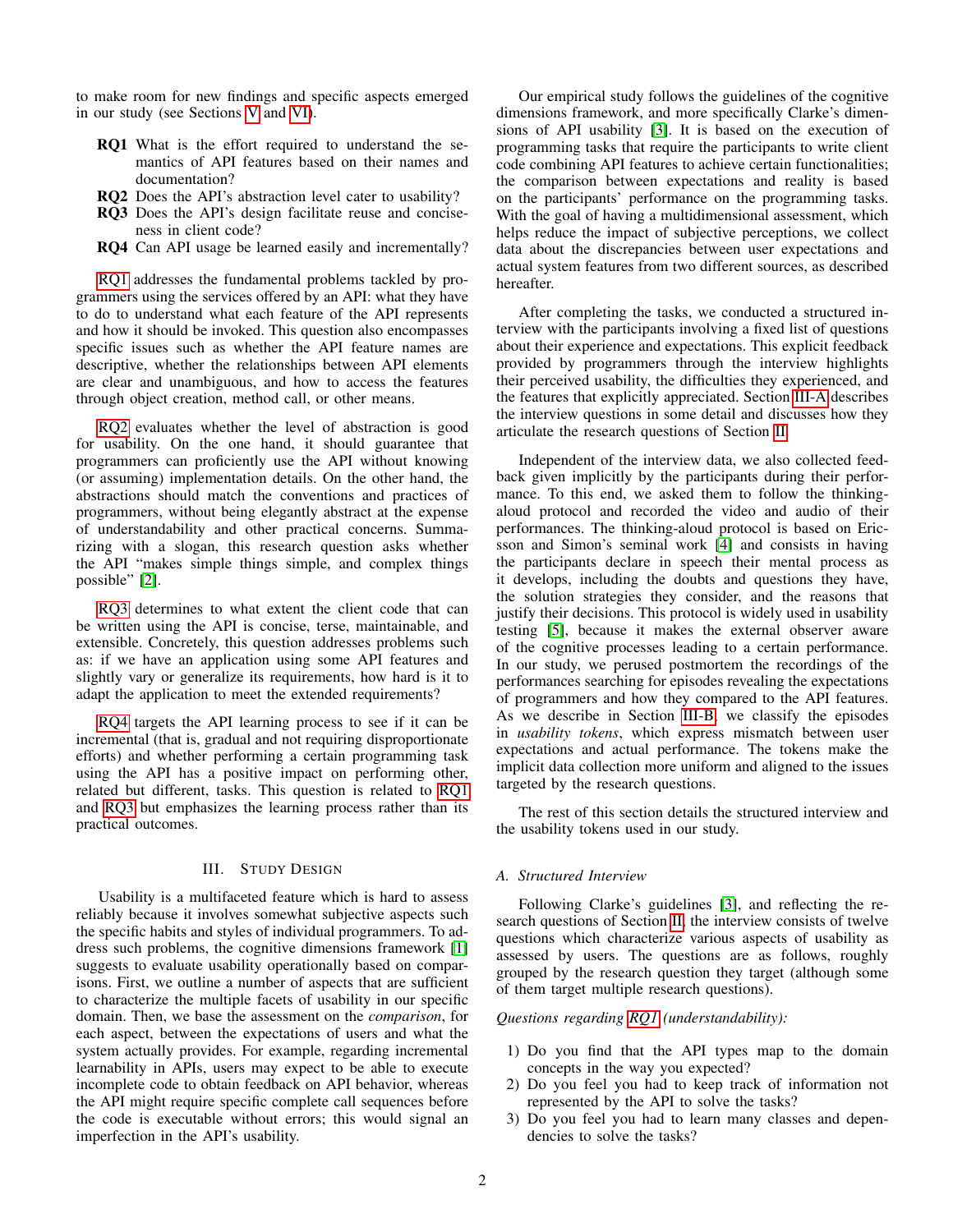# *Questions regarding [RQ2](#page-1-2) (abstraction):*

- <span id="page-2-4"></span>4) Do you find the API abstraction level appropriate to the tasks?
- <span id="page-2-5"></span>5) Did you need to adapt the API (inheriting from API classes, overriding default behaviors, providing non-API types) to meet your needs?
- <span id="page-2-6"></span>6) Do you feel you had to understand the underlying implementation to be able to use the API?

# *Questions regarding [RQ3](#page-1-3) (reusability):*[2](#page-2-2)

- <span id="page-2-7"></span>7) Does the amount of code required for each task seem about right, too much, or too little for you?
- <span id="page-2-8"></span>8) How easy was it to evaluate your own progress (intermediate results) while solving the tasks?
- <span id="page-2-9"></span>9) Do you feel you had to choose one way (out of many) to solve a task in the scenario?
- <span id="page-2-3"></span>10) Do you feel you would have to change much in your code to access another kind of persistence store, or write another query?

# *Questions regarding [RQ4](#page-1-4) (learnability):*

- <span id="page-2-10"></span>11) Once you performed the first two tasks, was it easier to perform the remaining tasks?
- <span id="page-2-11"></span>12) Does the code required to solve the tasks match your expectations?

We use the cognitive dimensions framework to formulate questions that may discover the existence of problematic issues with the API, rather than aiming at "proving" its usability. This angle—reminiscent of the way testing cannot not prove programs correct but discover the existence of errors—is aligned to the best practices of using the cognitive dimensions framework [\[6\]](#page-9-5), [\[7\]](#page-9-6).

#### <span id="page-2-1"></span>*B. Usability Tokens*

We classify the salient events occurring during participant performances into five tokens. While the tokens describe different dimensions, the same event may be associated to multiple tokens when it reveals aspects of different nature. For each token, we make simple examples based on a hypothetical data-structure library to make the description independent of the specific application domain used in our study (namely, persistence).

*Token "surprise":* the developer discovers aspects of the API that clearly go against her expectations and original intuitions. For example, the generic container classes may not be usable with primitive types (e.g., integers) but only with object types; this requires a special treatment for certain types, which the user may find surprising.

*Token "choice":* the developer is faced with a choice and she must understand the alternatives to proceed in the right way. For example, the element at a given position in a list may be accessible either with a method call *s.at(i)* or using the array notation  $s[i]$ ; the user may have to understand if the two options are equivalent and choose the most appropriate one (in terms of correctness and code readability).

*Token "missed":* the developer's activity shows that she has missed some important abstraction or feature of the API, which would have been useful to effectively solve the current task. For example, the API may offer a feature to remove the first occurrence of a given element in the list, but the developer may miss it and implement the same functionality by first searching and then deleting.

*Token "incorrect":* the developer uses the API incorrectly, in a way that introduces errors or implements an incorrect functionality. For example, popping elements from a stack without checking for emptiness may lead to errors when the stack is empty.

*Token "unexpected":* the developer uses the API in a way undocumented or otherwise unforeseen by the API intended design. Unlike the "surprise" token, this token adopts the point of view of API designers. For example, the user may inherit from a stack class and override the push method to allow insertion in the middle of the stack; this is not necessarily wrong, but violates the original design abstraction.

The usability tokens are largely orthogonal to the cognitive dimensions (on which the interview questions are based), in that the same token may characterize events involving different cognitive dimensions. For example, an element of surprise may reveal inconsistent abstractions, poor understandability, or both. This helps make the data from the interviews largely independent of the usability token classification.

# IV. STUDY SETUP

<span id="page-2-0"></span>We implemented the study design discussed in Section [III](#page-1-0) to assess the API usability of a recently developed persistence library for Eiffel. In the following subsections, we give a few details about: the library and its API; the programming tasks involving the API which we submitted to the participants; the demographics of the participants; and the protocol used to carry out the experiments.

# <span id="page-2-12"></span>*A. Persistence Library API*

We evaluated the API of ABEL (A Better EiffelStore Library), a library offering an object-oriented interface to persistence-related functionalities like storing and retrieving data using files (serialization) and relational databases. The first author developed ABEL as part of his PhD work [\[8\]](#page-9-7). ABEL is written in Eiffel and is meant as an improvement over the persistence services offered by Eiffel's standard libraries. As it introduces features normally available in other mature persistence frameworks such as Spring [\[9\]](#page-9-8) and Hibernate [\[10\]](#page-9-9), it should be usable by "standard" programmers, and hence it is interesting to assess its usability.

ABEL consists of 81 classes grouped into 11 clusters (roughly equivalent to Java packages) for a total of roughly 10500 lines of code, comments, and assertions. In Eiffel, it is customary to use assertions in the form of contracts (preand postconditions, and class invariants) to specify the essential requirements and behavior of methods. Therefore, when browsing the API of ABEL, developers can see the signature, comments, and contracts of its features, which constitute the documentation of the API's functionalities.

<span id="page-2-2"></span> $2$ Question [10](#page-2-3) is specific to the domain of the API we evaluated, but it can be easily generalized to different application domains.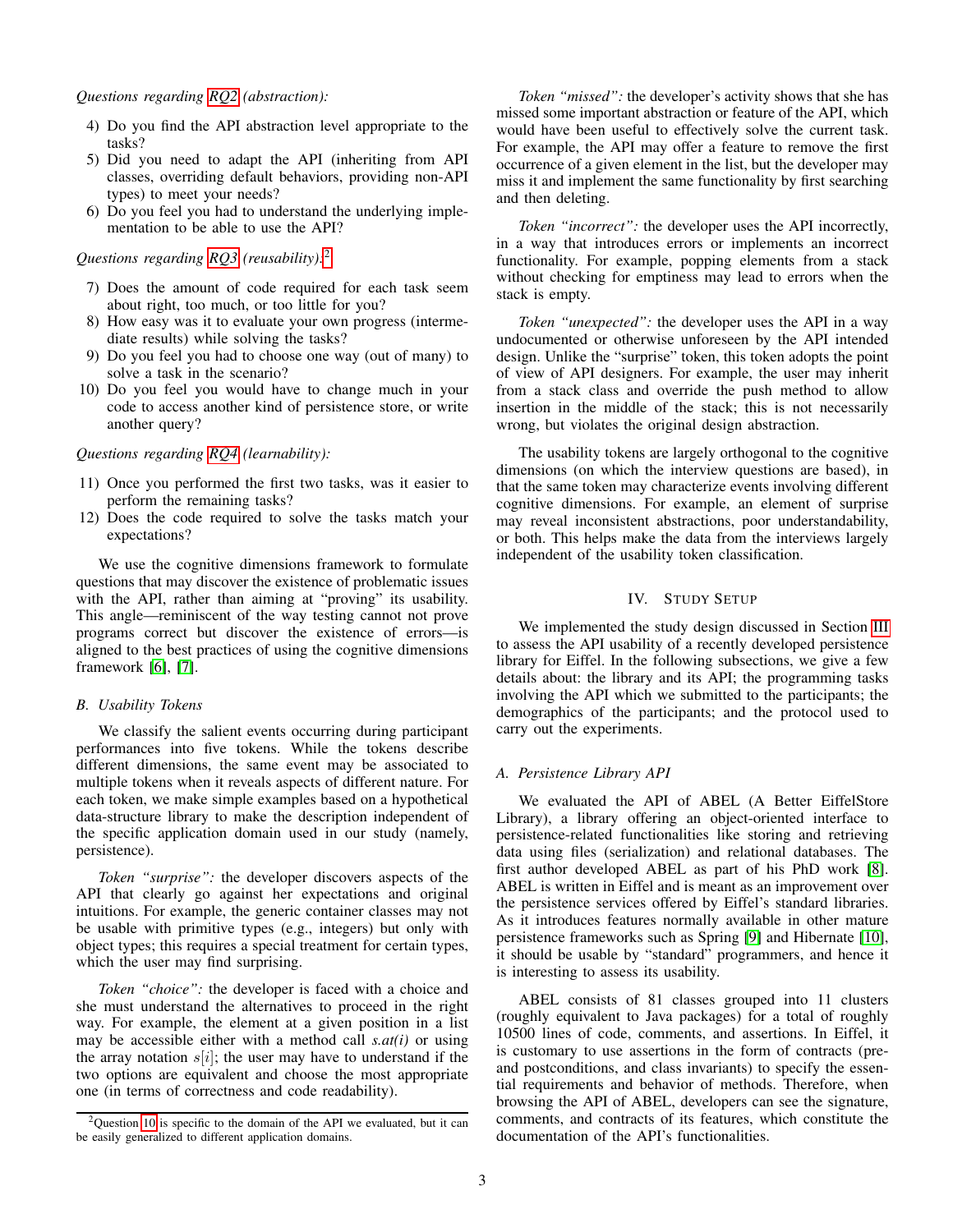# <span id="page-3-1"></span>*B. Tasks*

The study participants solved five tasks involving accessing a relational database using ABEL's features. Solving the tasks requires to store objects of a simple class *PERSON*, also given to the participants, and includes operations found to be critical in previous work [\[11\]](#page-9-10), [\[12\]](#page-9-11). An outline of the five tasks follows.

*Task 1*: initialize a *REPOSITORY* instance through a factory method; use the *REPOSITORY* instance through a *CRUD EXECUTOR* to insert instances of *PERSON* into the repository.

*Task 2*: instantiate a *QUERY* class; use it through the *CRUD EXECUTOR* to retrieve *PERSON* objects from the repository; and inspect the results.

*Task 3*: change the state of the *PERSON* objects; update the repository with the new objects using the *CRUD EXECUTOR*.

*Task 4*: delete one of the *PERSON* objects and remove it from the repository using the *CRUD EXECUTOR*.

*Task 5*: execute a complex query that requires selection criteria. Developers can choose between using "predefined" criteria (implemented using strings) and using function objects (called "agents" in Eiffel, and similar to C#'s delegates).

#### <span id="page-3-2"></span>*C. Participants*

We recruited 25 participants including 10 computer science students at ETH (6 bachelor's and 4 master's), 7 researchers pursuing a PhD (2 in our group, 2 in other groups of the computer science department of ETH, 2 in the computer science department of other universities, and 1 from the robotics group in the mechanical engineering department of ETH), 2 post-doctoral researchers also at ETH (1 from the computer science department, and 1 from the mechanical engineering department), and 6 professional programmers working for various software companies mostly in the Zurich area. All the participants to the study were unpaid volunteers; the only requirement on our side was that they had at least one year of experience with object-oriented programming.

The following table shows some statistics about their background in terms of: years of programming experience with object-oriented programming languages; years of experience with the Eiffel language; and years of experience as professional programmers.

|                 | min | median max stddev |    |  |
|-----------------|-----|-------------------|----|--|
| Object-Oriented |     |                   |    |  |
| Eiffel          |     |                   | 18 |  |
| Professional    |     |                   |    |  |

The statistics show that the participant pool covers a wide range of experiences; all participants, however, have a programming background sufficient to make the experiment meaningful. Furthermore, we ascertained that all the participants had at least some familiarity with the basic operations of a relational database, but none of them had used the ABEL library before.

#### <span id="page-3-3"></span>*D. Protocol*

Each participant performed in an individual session taking place in an isolated office. The first author, henceforth the "proctor", administered all the sessions according to the following protocol.

The proctor starts with a brief overview of the whole process. It then administers a fifteen-minute tutorial showing the basics of the Eiffel language and of the EiffelStudio IDE running on the laptop used for all the experiments. In particular, the tutorial highlights the IDE functionalities useful to browse library documentation (consisting of classes, method signatures, header comments, and contracts) and to inspect the inheritance relations among classes (such as listing all ancestors, descendants, clients, or suppliers of a given class). The only documentation about ABEL available to the participant during the study is accessed using these IDE features.

After the tutorial, the proctor describes the thinking-aloud protocol (Section [III\)](#page-1-0) and asks the participant to stick to it during his or her performance. Then, the proctor opens a project consisting of the *PERSON* class and a "main" client class including a terse description of the five tasks as comments (see Section [IV-B\)](#page-3-1). The project is set up with the "full voidsafety" flag, which entails that the compiler statically checks for possible dereferencing of void references (null references in Java); this helps avoid basic programming mistakes and lets the participants focus on correctly using the API functionalities. Finally, the proctor starts the audio/video recording of the session and invites the participant to begin.

During the experiment, the proctor sits in the same room avoiding interactions with the participant. In a few cases, some of the participants asked for the proctor's instant help, mainly with using functionalities of the IDE or with the syntax of the Eiffel language. The proctor only answered requests that were independent of the specific tasks or the API functionalities, giving the minimal information necessary to proceed. Section [VII](#page-7-0) discusses this potential threat, to demonstrate that its impact on the soundness of the experiments is negligible.

The proctor lets the experiment continue until the participant completes all the five tasks. There is no time limit because the focus of the experiments is assessing usability, not measuring programming efficiency (something would have made not much sense anyway, given the heterogeneous experience of the participants). We still report the time taken by the participants to show that it always was within a reasonable range: the fastest participant finished in 32 minutes, the slowest in 118 minutes, the median time was 70 minutes, and the standard deviation 22 minutes.

After completion of the tasks, the proctor interviews the participant asking the questions of Section [III-A](#page-1-5) and recording his or her answers. This concludes the experimental session.

#### V. RESULTS

<span id="page-3-0"></span>We present the results of the study in subsections corresponding to the four research questions of Section [II.](#page-0-0) For each question, we discuss the data both from the interviews and from the usability tokens, which is summarized in Tables [I](#page-4-0) and [II.](#page-5-0)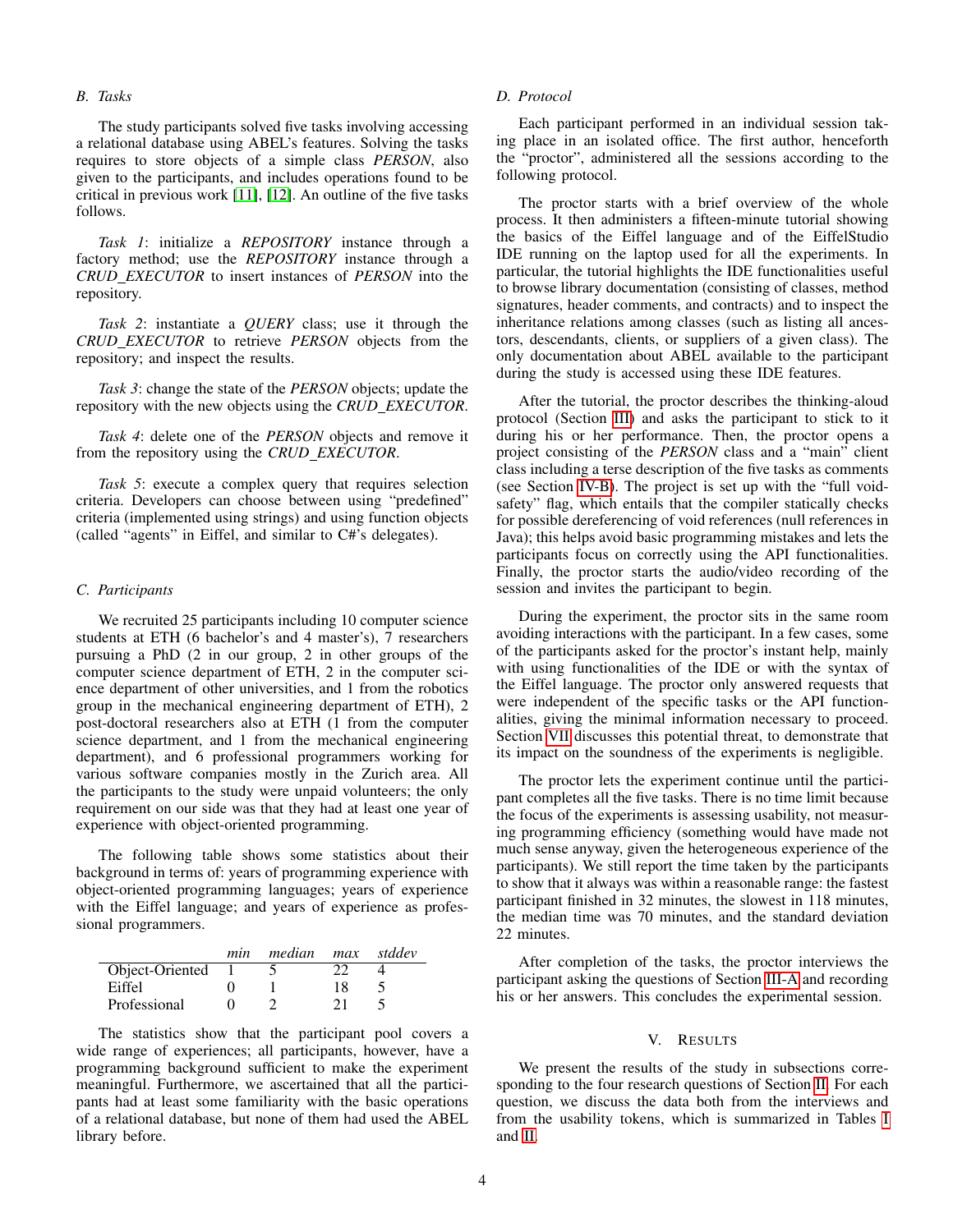Table [I](#page-4-0) classifies answers to each interview question (Section [III-A\)](#page-1-5) into "yes", "no", and "sometimes", giving both the absolute number of replies in that category and the corresponding percentage. By recording and checking the behavior of participants during interviews, we ascertained that the classification in three discrete categories is sufficiently reliable: we found no case were the results of mapping the participant's answer to one of the categories was ambiguous or questionable. The few cases were the given answers were considerably more articulate are mentioned in the analysis.

Table [II](#page-5-0) lists the usability tokens occurring most frequently during the experiments; for each token, the table gives an identifier, its type (Surprise, Choice, Missed, Incorrect, or Unexpected) a brief description, the research questions the token addresses, and the number and percentage of participant sessions where the token surfaced.

We focus the discussion on the most significant points; the complete dataset is presented elsewhere [\[8,](#page-9-7) Chap. 6].

| Q              | <b>YES</b> |       | N <sub>O</sub> |       | <b>SOMETIMES</b> |       |  |
|----------------|------------|-------|----------------|-------|------------------|-------|--|
|                | 4          | 16%   | $\theta$       | $0\%$ | 21               | 84%   |  |
| $\overline{c}$ | 4          | 16%   | 21             | 84%   | 0                | $0\%$ |  |
| 3              | 7          | 28%   | 18             | 72%   | 0                | $0\%$ |  |
| $\overline{4}$ | 20         | 80%   | 5              | 20%   | 0                | $0\%$ |  |
| 5              | 2          | 8%    | 23             | 92%   | 0                | $0\%$ |  |
| 6              | 12         | 48%   | 13             | 52%   | $\theta$         | $0\%$ |  |
| 7              | 22         | 88%   | 3              | 12%   | $\Omega$         | $0\%$ |  |
| 8              | 17         | 68%   | 8              | 32%   | $\Omega$         | $0\%$ |  |
| 9              | $\Omega$   | $0\%$ | 3              | 12%   | 22               | 88%   |  |
| 10             | 4          | 16%   | 21             | 84%   | 0                | $0\%$ |  |
| 11             | 23         | 92%   | 2              | 8%    | $\Omega$         | $0\%$ |  |
| 12             | 4          | 16%   |                | 4%    | 20               | 80%   |  |
| $\alpha$       |            | .     |                |       |                  |       |  |

<span id="page-4-0"></span>Table I. SUMMARY OF ANSWERS GIVEN DURING THE INTERVIEWS.

#### *A. [RQ1:](#page-1-1) Understandability*

The effort required to understand the semantics of API features was considered overall moderate, but a few class and method names were found confusing and potentially misleading.

Over 70% of the participants did not have to become familiar with many classes to use the API (question [3\)](#page-1-8) nor to process information not explicitly part of the API (question [2\)](#page-1-7). This suggests that the API documentation is sufficiently selfcontained, and the API classes are acceptable for standard tasks.

Three of the seven participants who claimed to have learned "many classes and dependencies" missed a concrete factory class [\[13\]](#page-9-12) named *REPOSITORY FACTORY*, which was quite useful to set-up repositories with only few operations. This is connected to a more general problem of using factories instead of ordinary constructors to create objects and initialize them. *REPOSITORY FACTORY* is also the source of token T6, where 36% of the participants were confused by not having to use class *CONNECTION* to establish a database connection; in fact, the factory took care of establishing the connection. The most frequently occurring usability token T1 corresponds to participants who missed the other concrete factory *CRITERION\_FACTORY* to create criteria (a form of query useful in Tasks 2 and 5). Since it is still possible to instantiate criteria without using the corresponding factory, all participants could successfully complete Tasks 2 and 5 even if they had problems with using factories. For API designers, however, this casts some doubts on the practicality of concrete factories, corroborating previous empirical findings on this design pattern [\[12\]](#page-9-11).

The majority (84%) of the participants declared that the API types map to domain concepts only "sometimes" (question [1\)](#page-1-6). More specifically, several usability tokens highlight mismatches between names and underlying concepts. Token T3 corresponds to 44% of the participants not being familiar with the acronym CRUD (Create, Read, Update, and Delete) to represent the basic functions for databases access. As a consequence, the API designer decided for the subsequent release an alternative, more general name such as *EXECUTOR* instead of *CRUD EXECUTOR*. Token T4 corresponds to 40% of the participants expecting the *REPOSITORY* class to be named *DATABASE* instead, since all the tasks involved relational databases. This is a valid point, even though the name *REPOSITORY* was preferred by the designer because the API also supports serialization operations which do not fit the database abstraction.

Finally, token T9 highlights a choice developers faced when understanding how updates work (Task 3). The confusion was due to the fact that querying is not necessary before updating to solve Task 3 correctly, because the modified *PERSON* objects are still in local memory from Task 1. In more general situations, however, querying is necessary, and the API documentation reflects this more general scenario which guarantees correctness.

# <span id="page-4-1"></span>*B. [RQ2:](#page-1-2) Abstraction*

The abstraction level of the API was largely considered appropriate and the functionalities offered were found suitable to solve the tasks. Nearly half of the participants, however, occasionally found it useful to peek at some implementation details in order to more readily understand relations between classes. This reveals some weak spots in the API abstraction which are to be improved.

Over 90% of the participants did not have to modify the library classes to solve the tasks (question [5\)](#page-2-5). Three of the participants slightly modified some classes by inheriting even if that was not necessary. This usage was benign as it did not break the abstraction of the API; it was done by some of the more experienced Eiffel programmers, probably out of habit since multiple inheritance is used extensively in Eiffel. These were the only cases of "unexpected" usability tokens, which do not feature in Table [II,](#page-5-0) which only reports frequently occurring tokens. This suggests that the API can be largely used as intended by the designer.

The majority (80%) of the participants also found the API abstraction level appropriate to the tasks (question [4\)](#page-2-4). Seven participants, however, were surprised that method *execute\_query* does not return the query result (token T11). The reason is that it is customary to practice command/query separation [\[14\]](#page-9-13) in Eiffel libraries: each method should either be a function (returning a component of the object state without modifying it) or a command (a procedure modifying the object state without directly returning a result). Method *execute\_query* is a command, which should be followed by a function call to retrieve its result. Non-Eiffel programmers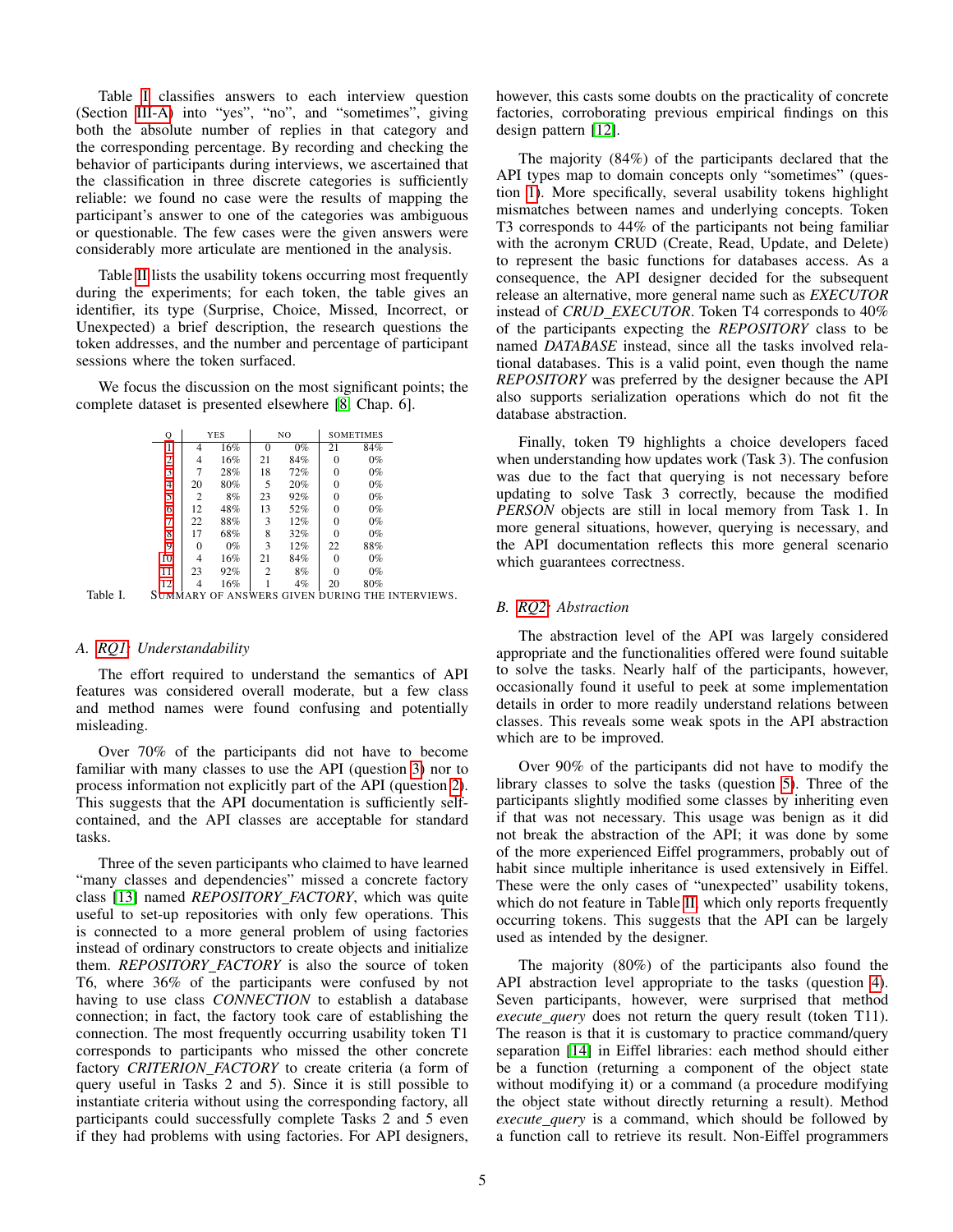| ID              | TOKEN     | <b>DESCRIPTION</b>                                     | ROs  | #  | $\%$ |
|-----------------|-----------|--------------------------------------------------------|------|----|------|
| T1              | М         | criterion factory                                      |      | 14 | 56%  |
| T <sub>2</sub>  | C         | predefined criterion                                   | 2, 3 | 13 | 52%  |
| T3              | S         | what does CRUD mean?                                   | 1, 4 | 11 | 44%  |
| T <sub>4</sub>  | S         | expecting database, not repository                     | 1, 2 | 10 | 40%  |
| T5              | S         | REPOSITORY cannot execute CRUD operations              | 1, 2 | 10 | 40%  |
| Т6              | S         | a connection class cannot be used                      | 1, 2 | 9  | 36%  |
| T7              | C         | agent criterion                                        | 2, 3 | 9  | 36%  |
| T8              | C         | which strings are valid operators?                     | 1, 4 | 9  | 36%  |
| T9              | C         | read required before update?                           |      | 8  | 32%  |
| T <sub>10</sub> | М         | default query retrieves all objects                    | 1, 4 | 7  | 28%  |
| T <sub>11</sub> | S         | expecting method execute_query to return result        | 1, 2 | 7  | 28%  |
| T <sub>12</sub> | S         | OUERY also contains query result                       | 2, 4 | 6  | 24%  |
| T <sub>13</sub> |           | reusing the same <i>QUERY</i> object without resetting | 2, 4 | 6  | 24%  |
|                 | Table II. | USABILITY TOKENS OCCURRING MOST FREQUENTLY.            |      |    |      |

may not be familiar with this design principle, which reveals a trade-off between design clarity and practical usability.

The fact that 48% of the participants had to understand some implementation details to use the API (question [6\)](#page-2-6) reveals a few significant deficiencies in some abstractions of the API. Specifically, tokens T5 and T12 point to two critical aspects for several participants. Token T5 refers to the fact that ten participants expected class *REPOSITORY* to also directly offer features to access the database, whereas such operations were offered by the *CRUD EXECUTOR* class. The problem was worsened because *REPOSITORY* does not mention class *CRUD EXECUTOR* explicitly in the method signatures, and hence some participants decided to inspect its implementation to find references to the other class. Token T12 is connected to token T11, and prompted a few participants to peek into the implementation of *QUERY* to understand how to access result objects. Such difficulties in understanding relations between types and in discovering new classes corroborate previous empirical observations along the same lines [\[11\]](#page-9-10).

# <span id="page-5-1"></span>*C. [RQ3:](#page-1-3) Reusability*

The participants agreed that they managed to write concise client code in an incremental fashion, and that their solutions were reusable to solve variants of the problems. They also agreed that the API offers different ways of implementing certain functionalities.

Over 90% of the participants thought that it would have been easy to modify their code to access different database or to perform different queries (question [10\)](#page-2-3). This is an important goal which the API seems to achieve satisfactorily. Nearly 90% of the participants also found "about right" the amount of code they had to write (question [7\)](#page-2-7). Even the few in disagreement mainly found the keywords and names a bit verbose, but did not express a strong criticism about succinctness.

Nearly 70% of the participants positively answered question [8,](#page-2-8) which asks whether it was easy to keep track of progress while solving the tasks. The recurring problem that the other 30% experienced was that they had no simple programmatic way to clean up the database after failed attempts and restore it to the original state to try again. This was more a deficiency of the experimental setup than a flaw of the API, even if quick trials are something that could often be useful to support programmers learning an API.

The answers to question [9](#page-2-9) show that the API provides alternatives to solve certain tasks. This carries both a positive and a negative connotation. On the positive side, it shows that <span id="page-5-0"></span>the API has a certain flexibility, and that certain tasks can be solved very concisely (using the defaults) or less concisely but with more control on the individual steps. This was particularly true for the query mechanism, which offers some simple defaults but also more flexible features based on *CRITERION* classes. On the negative side, choice may also be confusing or slow down programmers, as evidenced in a couple of the usability tokens. Token T2 reveals that 52% of the participants pondered whether a predefined criterion or a default query was better suited for Task 2. Token T7 concerns a similar choice of how to use criteria with agents (Eiffel's function objects), useful in Task 5 but unnecessary in the other tasks. Neither token highlights flaws in the API, but both suggest possible elements of design simplification.

## <span id="page-5-2"></span>*D. [RQ4:](#page-1-4) Learnability*

The learning curve for the API is initially steep, as it requires to become familiar with a few non-trivial abstractions. After the initial learning phase, however, solving more advanced tasks becomes relatively simpler, as the learning curve flattens.

Over 90% of the participants agreed that they became more efficient after completing the first two "exploratory" tasks (question [11\)](#page-2-10). The two participants who disagreed were slowed down by the choice offered by the *CRITERION* classes, already discussed in relation to [RQ3](#page-1-3) in Section [V-C.](#page-5-1)

Whether the code written matches the expectations, and hence developers have a positive feedback that reinforces learning, largely depended on the individual backgrounds. Participants not familiar with Eiffel conventions—or familiar but unappreciative—suggested a simplified design (for example, not using command/query separation as discussed in Section [V-B\)](#page-4-1). Participants used to work with relational databases at a lower level of abstraction expected to have to implement the object-to-relational mapping themselves, and hence were hesitant to use some of the features of the API that transparently took care of the mapping. These are significant examples of the trade-offs between abstraction and efficiency which populate the rich design space of persistence APIs.

Independent of this, three usability tokens point instead to usability issues which negatively impact learnability and other aspects. The three tokens originate in incomplete or inaccurate documentation (in terms of comment and contracts, see Section [IV-A\)](#page-2-12). Token T10 shows that seven participants missed the fact that a *QUERY* object returns all objects of its generic parameter type "by default", that is when created with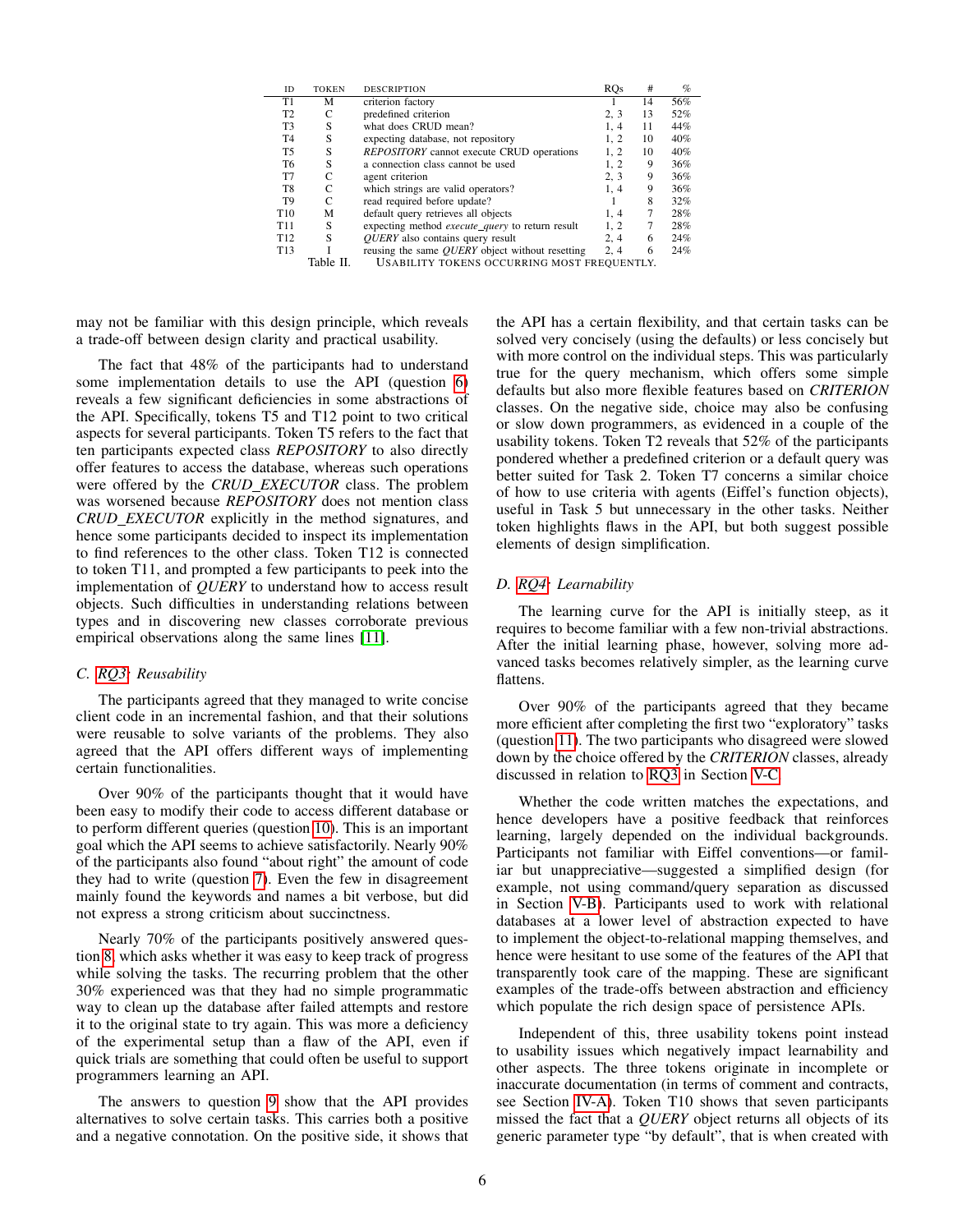the argumentless constructor. Indeed, this is not clear from the constructor's comments and could only be surmised indirectly or by looking at the constructor's implementation. Token T8 points to a deficiency in the documentation of a constructor of the *CRITERION* class: while its precondition imposes a constraint on its string argument, the semantic of the constraint is obscure as it involves how strings represent operators (e.g., "and" rather than "&&" for logical conjunction). Finally, token T13 reveals that six participants incorrectly used the same *QUERY* object multiple times without calling a *reset* method after each usage. This is indeed something not adequately documented, and a good example of the kinds of issues usability testing may find.

## VI. DISCUSSION

<span id="page-6-0"></span>We now summarize the overall findings of our study in more general terms than Section [V.](#page-3-0) We organize the discussion in three parts: Section [VI-A](#page-6-1) targets issues with API usability that were discovered in previous work and replicated in our study; Section [VI-B](#page-6-2) targets issues that emerged in previous work but were not critical in our study; Section [VI-C](#page-7-1) discusses new findings and lessons that specifically emerged in our study.

In the following discussion, we also report on the usability issues that are significantly affected by the previous experience of developers. We partitioned the interview answers into two groups: 11 "experienced" participants, whose years of experience with object-oriented programming is greater than the median; and the other 14 "novice" participants with belowmedian experience. In the reminder, we point out the few questions whose answers look qualitatively different in the experienced and novice groups.

#### <span id="page-6-1"></span>*A. Confirmation of Previous Issues*

Associating API feature names to functionalities is a problematic issue because it is hard to select names that conform to the heterogeneous jargon of programmers and are descriptive but not verbose. Even the basic object-oriented terminology may vary from language to language: for example, Eiffel calls "routine" [\[14\]](#page-9-13) what normally is a "method" in Java [\[15\]](#page-9-14) and a "member function" in C++ [\[16\]](#page-9-15). Another difference is in the naming convention for features, such as using the prefix "*is*" for functions returning Booleans—such as in *is empty*. Specific to the persistence domain targeted in our study, we discussed the problem with the class name *REPOSITORY* vs. the more specific one *DATABASE*, and the unfamiliarity of several programmers with the acronym CRUD which is, however, popular in the database community [\[17\]](#page-9-16). Our study reinforced the lessons learned by others [\[18\]](#page-9-17), [\[19\]](#page-9-18), [\[20\]](#page-9-19): name API features consistently and use common names that are still descriptive and not vague.

Another issue which was found problematic by others [\[11\]](#page-9-10), as well as in our study, is discovering relationships between types. This issue typically emerged in connection to known usability difficulties [\[12\]](#page-9-11) with the concrete factory pattern to create objects without calling constructors. Specifically, we often detected a clash between the expectations of developers and the usage intended by the API developer. Given the central role of classes and types in object-oriented programming, developers are used to ground their understanding of the API on the relationships between types; it is thus confusing when these are not crystal-clear from reading the documentation. Instantiating classes using constructors is also almost secondnature to object-oriented programmers; when factories should be used instead, the API design must be tailored to emphasize this exceptional usage.<sup>[3](#page-6-3)</sup> None of the experienced developers, however, reported difficulties in discovering relationships between types. Since the same group also declared that they hardly needed to look at the implementation to find their way through the API, this suggests that experienced programmers have enough flexibility to interpret non-plain choices of API design, whereas the novices need significantly more support.

Determining the outcome of method calls is another issue mentioned in other studies of API usability [\[21\]](#page-9-20). Developers tend to rely on a method's return type to access its result; when the method is a procedure not returning anything, they incur a cognitive overhead. As we discussed in Section [V-B,](#page-4-1) the Eiffel design style involves the command/query separation, which caused issues with determining the outcome of method calls in our study. This shows a conflict between design clarity and practical usability.

## <span id="page-6-2"></span>*B. Potential Issues Not Critical*

A positive note of our study is the infrequent occurrence of usability tokens characterizing *incorrect* or *unexpected* usage of the API (see Section [III-B](#page-2-1) and Table [II\)](#page-5-0). This suggests that, even if programmers may have been slowed down by other deficiencies of the API, the design normally avoids at least the most obviously incorrect usages and makes it hardly necessary to override the designer's intentions. This is one way to resolve the friction between correctness and practical usability.

A more specific issue emerged regarding argumentless constructors. Argumentless constructors are used with (but not limited to) a create-set-call style, whereas constructors with arguments are used with a create-call style. Previous work suggests [\[22\]](#page-9-21) that argumentless constructors are preferred, that is considered easier to use, to constructors with arguments. In our study, however, the participants had no particular difficulties with using constructors with arguments, which are in fact extensively present in the ABEL API. On the contrary, we had one case of argumentless constructor (of class *QUERY* , discussed at the end of Section [V-D\)](#page-5-2) which was found confusing because its documentation did not spell out what the default behavior was. More generally, choosing argumentless vs. with-argument constructors also exercises a friction between correctness and practical usability. Eiffel classes use invariants to characterize valid object states; constructors must return objects satisfying their invariants, which then every method must preserve. To take advantage of this guard against incorrect behavior (particularly useful for consistent object storage [\[8\]](#page-9-7)), constructors may require arguments to correctly initialize objects without relying on successive method calls which programmers may forget. Hence, such a stricter design style comes at a cost but also brings tangible benefits.

<span id="page-6-3"></span><sup>3</sup>Note that this issue applies only to the *concrete* factory pattern; abstract factories export abstract types, which cannot be directly instantiated using constructors [\[13\]](#page-9-12).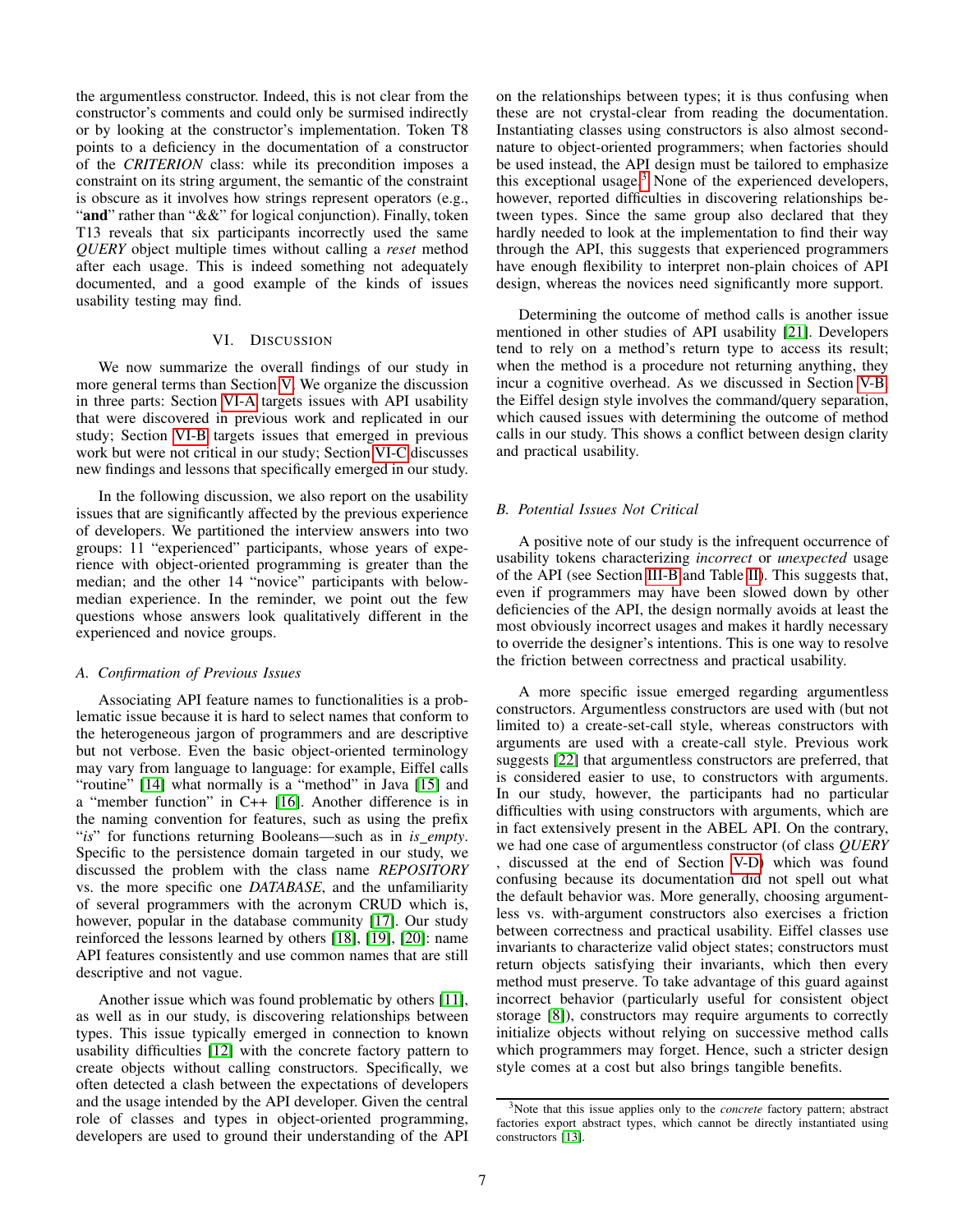# <span id="page-7-1"></span>*C. Other Lessons*

A recurring lesson emerging from our study—and an unsurprising one at that—is the critical importance of having accurate, unambiguous, and self-contained documentation [\[23\]](#page-9-22). While previous work suggests that API documentation should ideally include code snippets and tutorials [\[24\]](#page-9-23), the participants of our study faltered whenever the API documentation given to them was imprecise or incomplete. The lesson should be familiar, but is worth emphasizing: bad documentation is a nonstarter.

Somewhat related to the problem of documentation is another dimension of the API design space which surfaced in relation to the usability token T8 (discussed at the end of Section [V-D\)](#page-5-2). Developers had trouble understanding how to instantiate an argument of string type with a valid representation of logic operators. While this is also an instance of incomplete documentation, the operators passed as argument could have been represented as types instead of constant strings. This would have required some additional effort to discover the new types, but would also have removed the ambiguity and made it possible to check the actual argument at compile time (as a type constraint) rather than relying on the weaker checks done at runtime.

A final lesson emerged from our study is the role of *choice*, also discussed in Section [V-C.](#page-5-1) When the API provides different ways to solve a task, programmers have more flexibility but also more difficulties to fully understand the API design. When answering questions during the interview, the more experienced developers tended to emphasize the positive connotation of choice, whereas the less experienced ones often considered choice as a negative feature. It is clear, however, that, even for experienced developers, choice is positive only when the options are really complementary, rather than being just unnecessary complications of the design.

# VII. THREATS TO VALIDITY

<span id="page-7-0"></span>We discuss the main threats to validity and what measures we deployed to minimize their impact.

#### *A. Construct Validity*

A multifaceted feature such as usability can elude attempts to get objective measures. In our study, we addressed such potential threat to construct validity with a careful design which follows well-established protocols (the cognitive dimension framework and the thinking-aloud protocol for data collection). As we mention in Sections [IV](#page-2-0) and [VIII,](#page-8-0) these protocols have already been successfully used for usability studies, which vouches for their soundness. Additionally, we tried to complement the inherent limitations of structured interviews by also analyzing the recordings of the experiments according to a few "usability tokens" (Section [III-B\)](#page-2-1). Combining the explicit answers given during interviews with the implicit tokens emerged during the study gives a richer set of data which help reduce the impact of inaccurate measurements.

## *B. Internal Validity*

A possible bias exists in the selection of participants to the study, most of whom were known to the first author (such as former students, former colleagues, or their acquaintances); none of them, however, knew the author's work on ABEL or participated in any way to the design and preparation of the study. The participants' programming background was sufficiently heterogeneous (Section [IV-C\)](#page-3-2) to guarantee that the study is representative of programmers with quite different experience. We do not believe that the lack of complete strangers has influenced the outcome of the study in any significant way; it may have even been conducive to reducing performance stress, and hence removed a potential factor of disturbance.

The performance of the study participants might have been different, and possibly better representative of usability in standard conditions, if they had been allowed to access external documentation (for example, about Eiffel or the IDE) and to search for code snippets on the Internet. However, we introduced this restriction to focus the evaluation on the features of the API and its official documentation; evaluating the effects of browsing the web on programmer performance is a problem in its own right [\[21\]](#page-9-20), whose consequences would have been difficult to control for.

Collecting answers to questions through an interview carries a risk of "interviewer effect", where the interviewer biases the answers by giving involuntary subconscious clues [\[25\]](#page-9-24). A similar threat is involved in the proctor sitting through the programming sessions, where he occasionally answered simple questions by the participants (Section [IV-D\)](#page-3-3). We minimized the impact of these two threats as follows. First, the proctor only answered generic questions about the Eiffel language or the IDE used during the study, giving succinct verbal answers and avoiding as much as possible any reference to the specific functionalities of the API evaluated in the study, or to the tasks to be solved. Second, the interviews was structured and consisted only of twelve predefined questions, which the interviewer read from a printout. Third, all sessions were recorded; after the experiments we replayed the recordings checking that the intended protocol was followed. During the replaying, we noted down the interactions between the proctor and the participants. As required by the protocol, all interactions were only about Eiffel syntax details or EiffelStudio IDE functionalities. To better identify potential sources of such requests, we measured correlations between the participants' background data (Section [IV-C\)](#page-3-2) and the number of requests for clarification, using Kendall's  $\tau$ . We found a significant negative correlation with Eiffel experience ( $p \simeq 0.003$ ,  $\tau \simeq -0.59$ ), and a significant positive correlation with time to complete the tasks ( $p \approx 0.0002$ ,  $\tau \approx 0.44$ ). This gives independent support to the claim that this threat did not have a significant impact: the more Eiffel experience a participant has—and the faster the participant is—the fewer clarifications he or she requests.

## *C. External Validity*

The main threats to the generalizability of the findings of our study come from the fact that it targeted a single API and a single programming language. In fact, some of the issues emerging during the study are somewhat specific to the application domain or to the Eiffel design style. However, the discussion in Section [VI](#page-6-0) also shows that the study confirmed several issues that emerged in other API usability studies targeting different languages and different domains. This suggests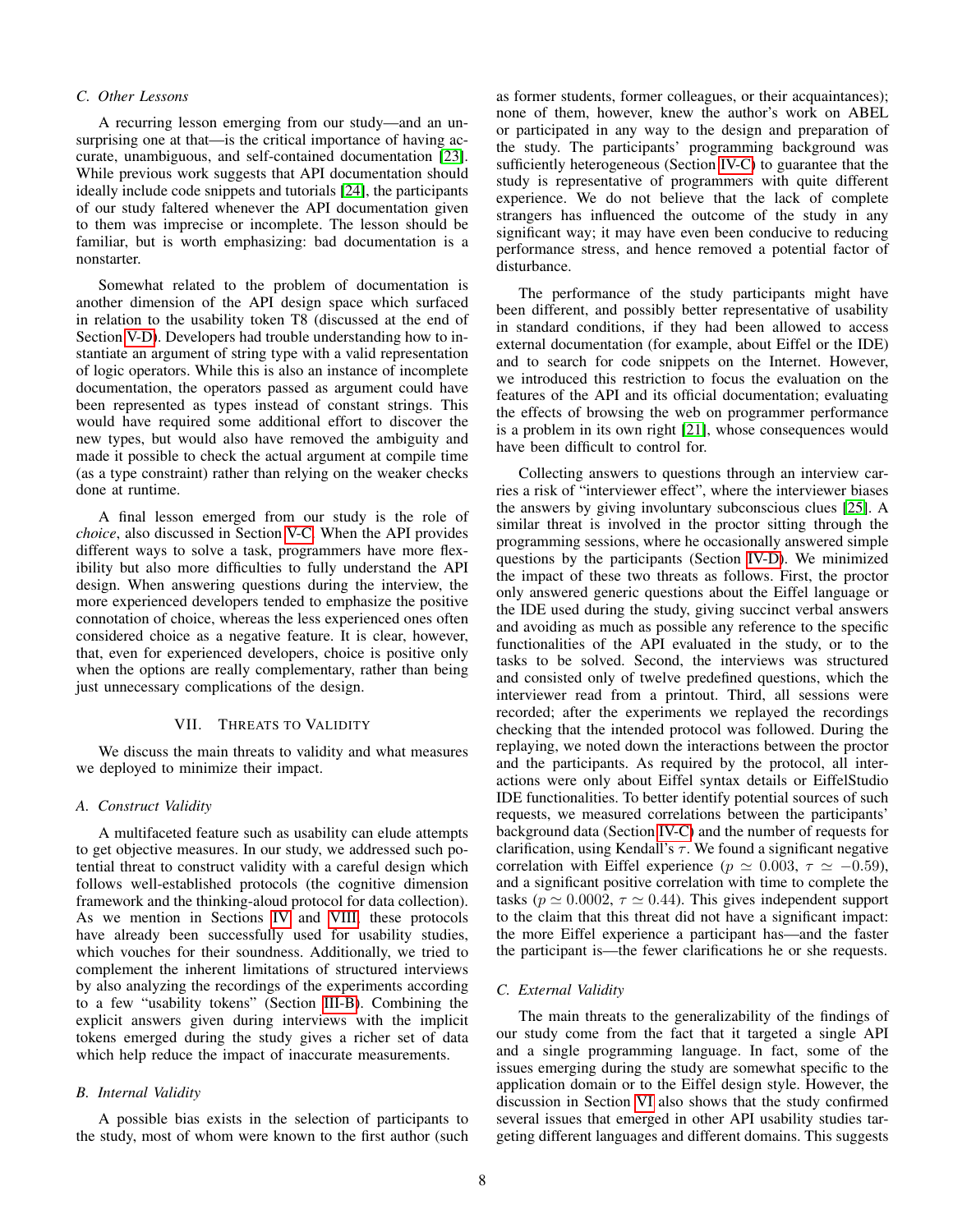<span id="page-8-0"></span>that the gist of our findings are also applicable to different contexts.

# VIII. RELATED WORK

APIs are a fundamental interface for the interactions between programmers and computers [\[26\]](#page-9-25). Thus, API usability impacts software development quality [\[27\]](#page-9-26): usable APIs are more intuitive, require less documentation browsing, and encourage reuse, thus increasing developers' productivity. Conversely, APIs that are hard to use reduce programmer productivity and quality of the final product, as shown, for example, by measuring requests for technical support [\[28\]](#page-9-27). Despite the critical impact that API usability seems to have, there are only a few rigorous studies of API usability in the literature. This section briefly reviews them and highlights the connections with the rest of the paper.

An early attempt at investigating API usability analyzed the role of *examples* to help design understandable APIs [\[29\]](#page-9-28). According to the study, APIs designed around examples are simple to use for programming tasks that follow closely the original examples. Conversely, when developers need to use the APIs in scenarios significantly different from the original examples, they may prove hard to use or inadequately designed. In our empirical study, we did not specifically consider the role of examples but focused on the evaluation of the usability of a self-documented API solely based on its features' signatures, comments, and contracts.

Some of the difficult issues developers face when programming using APIs are understanding the rationale of design decisions and answering questions about APIs that are not covered by documentation or tool support [\[30\]](#page-9-29). These observations suggested to restrict our study participants to access only the official API documentation plus take advantage of IDE support, so as to focus the evaluation on the actual API design rather than on external factors such as generic documentation and other programmers' suggestions.

Software development practices for API design are typically specific to one programming language, such as C# [\[18\]](#page-9-17), Java [\[19\]](#page-9-18), or C++ [\[20\]](#page-9-19). [\[31\]](#page-9-30) suggests to generalize the techniques used to evaluate specific APIs in order to investigate the impact on usability of different design choices. To this end, [\[31\]](#page-9-30) uses APIs created ad hoc to compare the usability of specific features and to evaluate the client code developers would write in an abstract setting. Related work [\[32\]](#page-9-31) attempted to reconstruct the relations between dimensions in the space of API design and their impact on usability, and in particular outlined the involved trade-offs. Our study also evidenced some of these trade-offs, but based on an "in vivo" empirical study based on an actual API.

A recent study about the performance of developers facing unfamiliar APIs [\[21\]](#page-9-20) highlighted several important issues that were also confirmed in our study. In particular, developers often have difficulties associating API feature names to functionalities, discovering relationships between API types (i.e., classes), and determining the outcome of method calls for methods that do not explicitly return values. Specifically, developers tend to expect methods to return values that notify about the success or failure of a method call. We observed a similar problem in the case of a method that executes a query, where almost one fourth of the participants to our study expected the method to also explicitly return the result of the query itself.

Another issue raised in [\[21\]](#page-9-20) as well as in ours and in other studies regards the fact that programmers rely on feature names to make educated guessues about the features' semantics, especially when the documentation is difficult to access or incomplete. The task of selecting the appropriate abstractions creates then potential selection barriers [\[27\]](#page-9-26). For example, an empirical study of the names used in Java API class names and JavaDoc documentation [\[33\]](#page-9-32) shows that the most frequently used words are "Exception", "UI", "Helper", "Type", "Event", and "Factory". Programmers who become familiar with such a terminology may then experience a worse usability when working with frameworks sticking to different jargon, as we discuss in Section [VI-A.](#page-6-1)

Yet another issue raised in [\[21\]](#page-9-20) and as well [\[11\]](#page-9-10) and confirmed in our study regards the recurring difficulties of discovering relationships between API types. [\[11\]](#page-9-10) points out that types are difficult to discover when they are not mentioned as attributes, local variables, arguments, or even in comments. In our experiments, the issue of discovering types emerged mostly in connection with another usability issues reported in related work [\[12\]](#page-9-11): effectively using the concrete factory design pattern [\[13\]](#page-9-12). Combining evidence from different sources, it is remarkable that the word "Factory" is frequently used to label API features [\[33\]](#page-9-32) and the concrete factory pattern is one of the most used; and yet it is a source of common usability problems.

The thinking-aloud protocol [\[4\]](#page-9-3), used in our experiments for data collection, is a widely used method in usability testing. We applied it in a less strict variant [\[5\]](#page-9-4) suitable for usability tasks where not only the human subjects but also the "product" being used (in our case, an API) should be inspected and evaluated.

Methods to *improve* API usability are a natural complement to techniques to assess the usability (the object of the discussion so far). One approach [\[34\]](#page-9-33) consists of extracting additional information from the API documentation—such as usage rules and special cases—and displaying such information within the IDE whenever the information is relevant to the current activity. Another approach [\[35\]](#page-9-34) suggests that documentation writers should be involved early on during API design stages; applying text analysis and other documentation writing techniques can help to write APIs with improved usability.

# IX. CONCLUSIONS

<span id="page-8-1"></span>This paper presented the design of an empirical study to assess the usability of APIs and, more specifically, to find issues that may hamper it. The design is based on the idea of comparing the expectations of programmers to their actual performance on programming tasks requiring to write client applications using API features. To provide a richer characterization of their behavior, the study collected programmers' feedback both directly—through structured interviews with questions based on the cognitive dimensions framework and indirectly—by observing recordings of the performances and classifying episodes into "tokens" revealing of usability issues. We executed the study with 25 programmers (students,